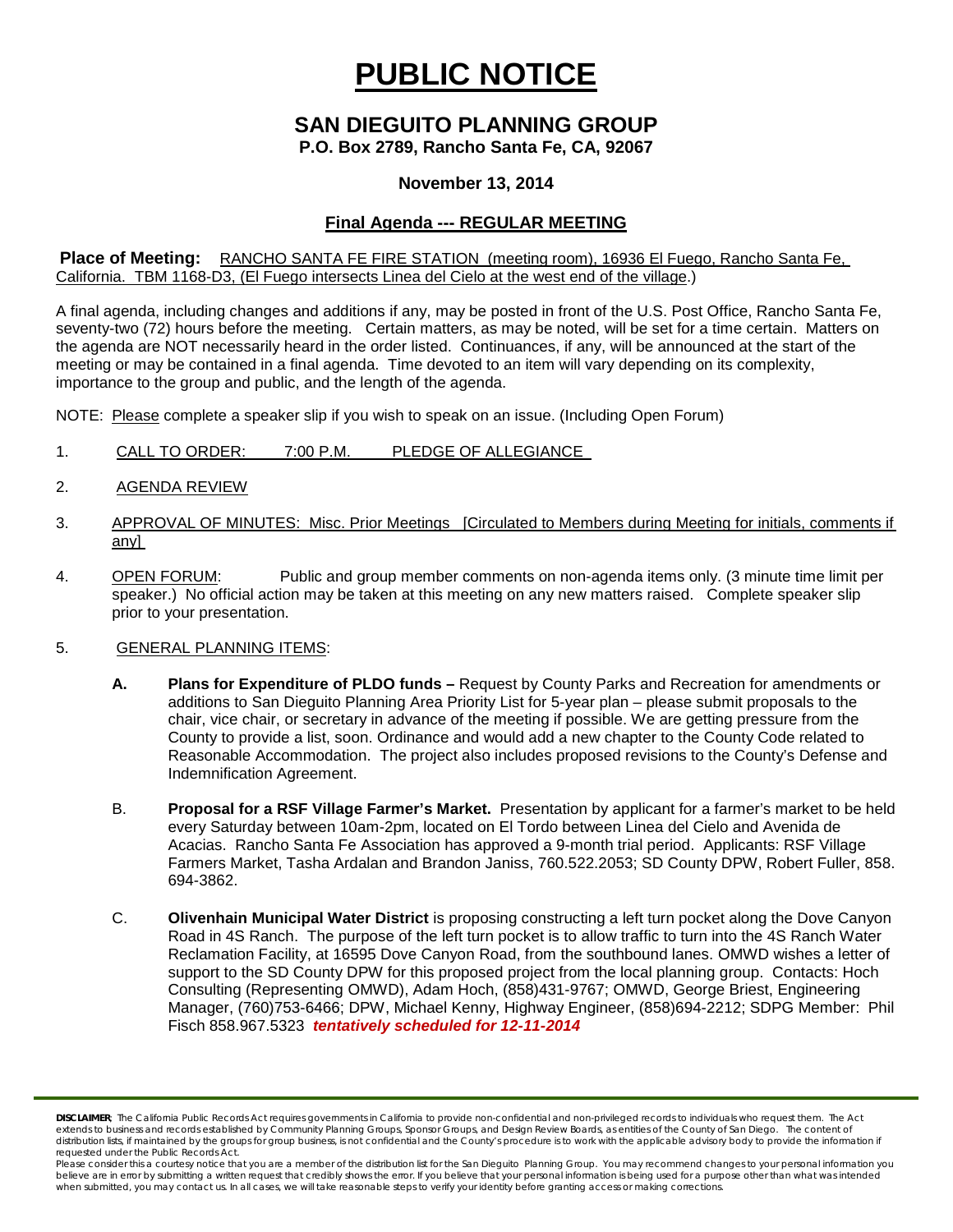### 6. MAJOR PROJECTS AND LAND USE ITEMS:

- A. **PDS 2014 MUP 14-019-PLN 346, PDS 2014 SP 13-001 PLN-TM, PDS 2014 MUP 14-019-PLN 399S, MUP 14-019-PLN 346S – EDEN HILLS** – Administrative Permit for Major Use Permit for sewer system to service 334 homes in proposed Eden Hills development. Applicant: Melissa Krause, Fuscoe Engineering, representative for The Eden Hills Project Owner, LLC; PDS Planner: Beth Ehsan 858-694- 3103; SDPG Member: Kevin Barnard 858-688-1700 *Postponed indefinitely*
- B. **PDS 2014 MUP 14-030 – Verison Double Peak** Major Use Permit request for 12 antennas, 12 remote radio units, and 1microwave dish antenna on a 45' high monopine. Also proposed is a 11'6" x 16'10" prefabricated equipment shelter on concrete pad and emergency generator housed in a concrete block wall enclosure with stucco wall to match existing building located at 21230 Questhaven Road in San Marcos. Applicant: Margie Sullivan representing Verizon Wireless 760-613-3488; PDS Planner: Melanie Tylke 858-694-3721; SDPG Member: Don Willis 858-481-1535 *Postponed until further notice.*
- C. **PDS 2014 STP 14-005** Site plan for 7,096 sf single family dwelling with 690 sf guest house on previously graded pad, located at 16681 Riding High Way & Coconut Grove Court in The Crosby Estates. No exceptions or waivers are required for this project. APN 267-201-14 Applicant: John Jensen Architects for applicant, Joe Gallagher, 858-756-7426; DPS Planner: Don Kraft 858-694-3856; SDPG Member: Mid Hoppenrath 760-747-1145
- D. **PDS2014 STP 14-006 V Setback Designator located at 8080 Hightime Ridge, San Diego** APN 267- 201-03-00 Applicant: Philip Quatrino representing Jonathon & Melody Mohseni 858-527-0818; PDS Planner: Don Kraft 858-694-3856; SDPG Member: Mid Hoppenrath 760-747-1145
- E. **PDS2014 AD 14-049** Administrative permit application for 894 sf second dwelling on 1.25 acres with existing home located at 16807 Via de la Valle, Rancho Santa Fe. Applicant: Dominic Ballerino for Atlas Equity fund, 858-216-5241; PDS Planner: Emmet Aquino 858-694-8845; SDPG Member: Jacqueline Arsivaud-Benjamin 760-855-0444
- F. **PDS2014 AD14-050** Administrative permit application for 2,496 sf guest living quarters on 2.24 acre lot with existing 7,496 sf home w/attached garage located at 6072 Avenida Alteras & Calle Mayor in Fairbanks Ranch. Applicant: Dave Henrikson for Weimin Ji & Hao Chen 951-764-2302; PDS Planner: Bronwyn Brown 858-495-5516; SDPG Member: Laurel Lemarie 858.756.2835
- G. **PDS2014-AD-14-051. Brush clearing Administrative Permit** at Rambla De Las Flores and El Acebo, RSF; APN 268-100-38 and APN 268-080-20. Applicant: Michael Smith, (858) 259-8212; PDS Planner: Beth Ehsan, (858) 694-3103; SDPG Planner: Laurel Lamarie, (858) 756-2835.
- H. **PDS2014-AD14-052. 2nd Dwelling Unit Administrative Permit** at 6413 Rancho Santa Fe Farms Drive, Rancho Santa Fe, CA (across the street from RSF Farms Road); APN 303-050-07 and APN 303-050-24 (two APNs for a single legal lot). Applicant: Adam & Marie Svet, (415) 577-1977; PDS Planner: Bronwyn Brown, (858) 694-5516; SDPG Planner: Phil Fisch 858.967.5323
- I. **PDS2014 STP14-026 – site plan for 3,397 sf Single Family home and garage, tack room on 4.98 acres** located at Avenida de Pompeii in Santa Fe Valley. APN #269-100-47. Applicant: Michael Azurmi representing Tom & Anne Bache 619-417-1400; PDS Planner: Vincent Kattoula 858-694-3959; SDPG Member: Mid Hoppenrath 760-747-1145
- J. **MUP-13-001M1 - The Bridges Clubhouse AT&T Minor Deviation**. The applicant is proposing to slightly modify a previously approved cell site by adding a stone color in place of where faux windows were originally going to be installed. Applicant: Ted Marioncelli 760-807-1850; PDS Planner: Mike Johnson 858-694-3429; SDPG Member: Don Willis 858-481-1535

*DISCLAIMER; The California Public Records Act requires governments in California to provide non-confidential and non-privileged records to individuals who request them. The Act*  extends to business and records established by Community Planning Groups, Sponsor Groups, and Design Review Boards, as entities of the County of San Diego. The content of distribution lists, if maintained by the groups for group business, is not confidential and the County's procedure is to work with the applicable advisory body to provide the information if *requested under the Public Records Act.*

*Please consider this a courtesy notice that you are a member of the distribution list for the San Dieguito Planning Group. You may recommend changes to your personal information you*  believe are in error by submitting a written request that credibly shows the error. If you believe that your personal information is being used for a purpose other than what was intended<br>when submitted, you may contact us.